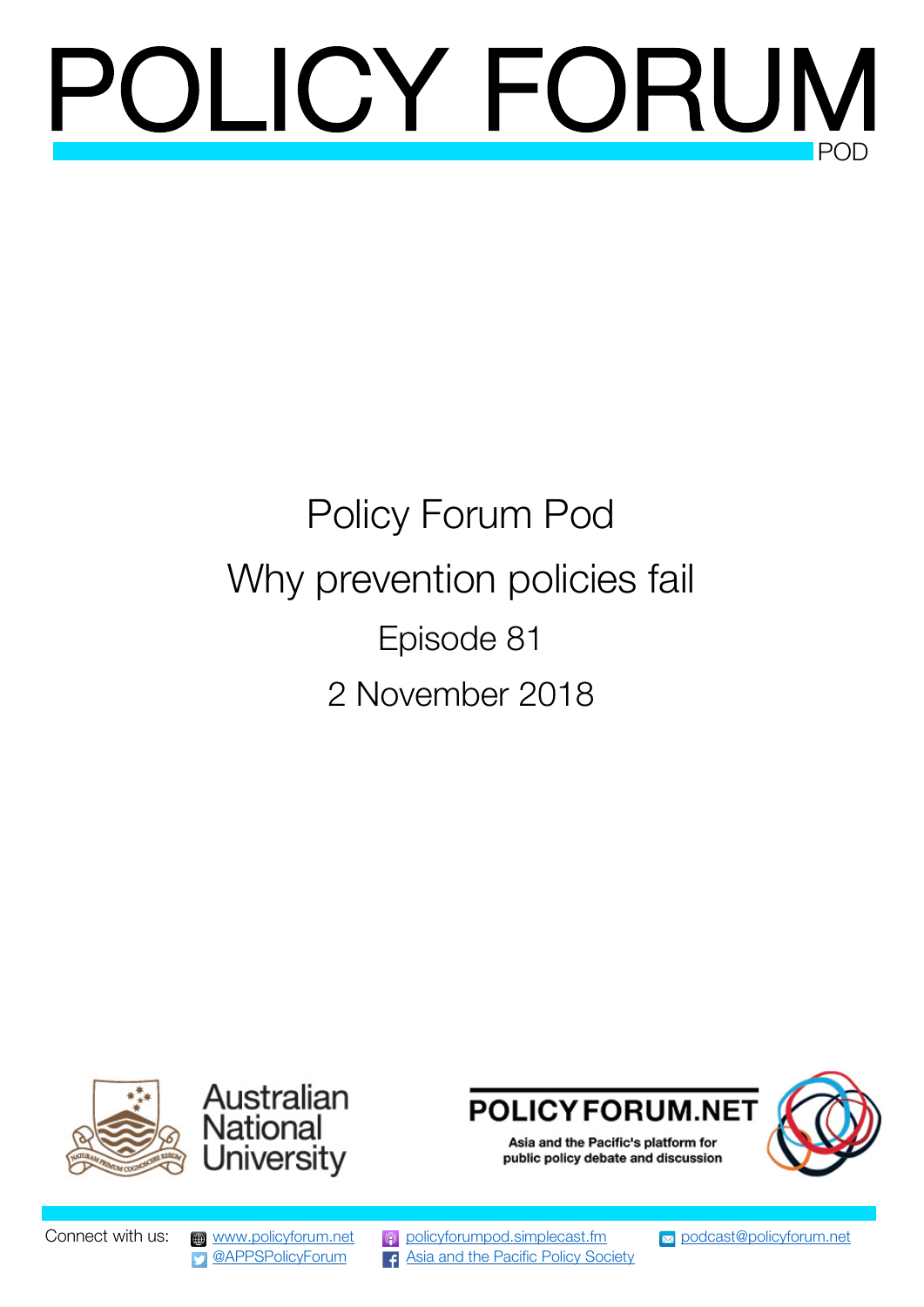#### About us:

Policy Forum Pod is the podcast of Policy Forum.net - Asia and the Pacific's platform for public policy debate, analysis and discussion. Policy Forum is based at Crawford School of Public Policy at the Australian National University.

Our regular podcasts are written for a broad audience of public policy professionals, and those interested in public policy throughout the region.

Policy Forum connects with the Asia and the Pacific Policy Society – a network of thousands of people involved in every level of policy around the region.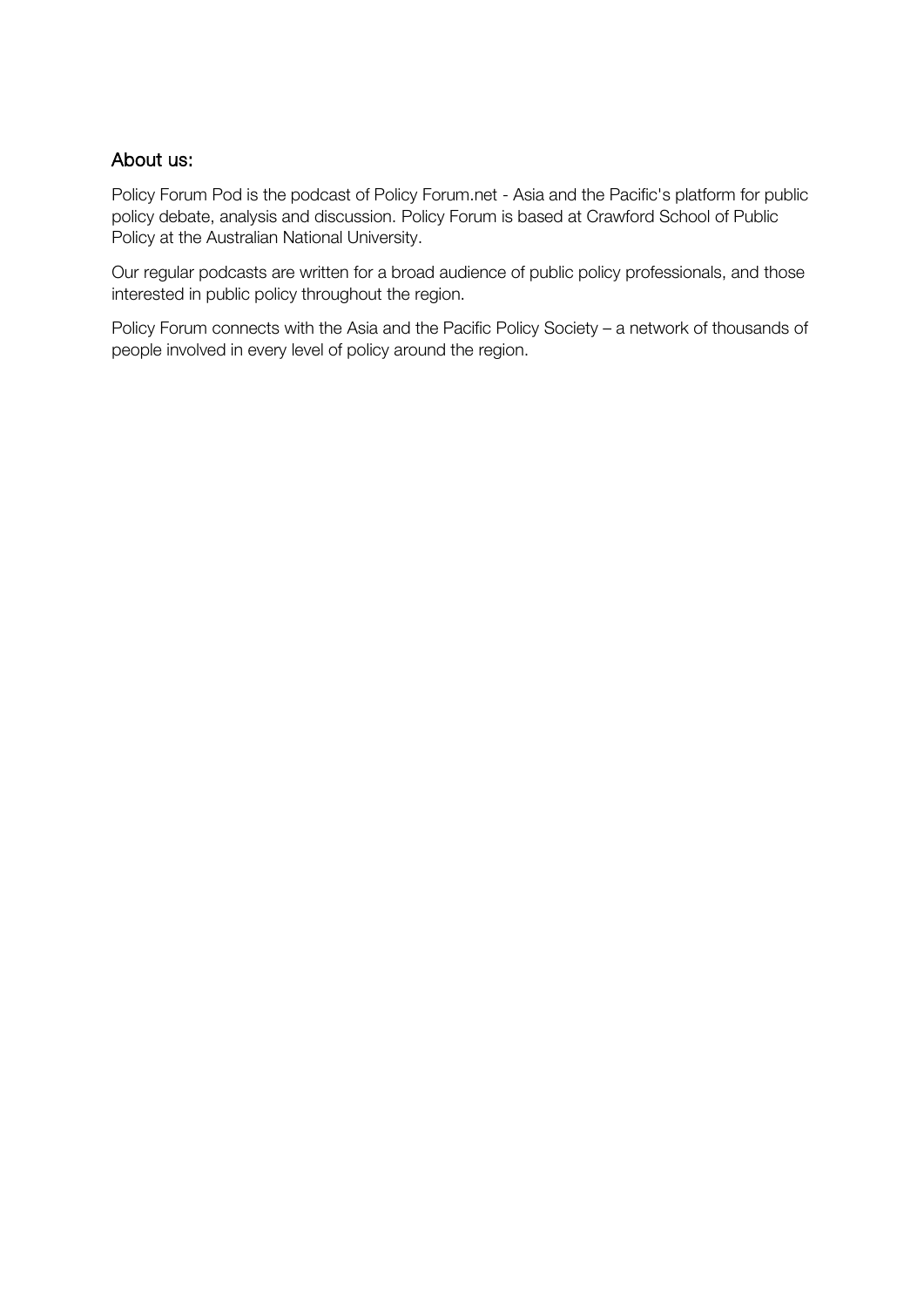**Martyn Pearce:** Hello and welcome to Policy Forum Pod – the podcast for those who want to dig a little deeper into the policy challenges facing Australia and its region. I am Martyn Pearce. Policy Forum Pod is produced at Crawford School of Public Policy. They are region's leading graduate policy school. You can find out more about us at **crawford.anu.edu.au**, and I am here today with my regular co-host, Sue Regan. Hello, Sue. How are you?

**Sue Regan:** Hi, Martyn.

**Martyn Pearce:** Sue is the Program Director at the Institute of Public Administration Australia and, also, a PhD Scholar at Crawford. Now, Sue, I've got a question for you. Tell me about something that you have failed at recently.

**Sue Regan:** Oh, that's a hard one. No, it's not really. I failed to complete my PhD on time. I know that's pretty common, but--;

**Martyn Pearce:** Oh, that is terrible news. That is terrible news, and why have you failed to complete your PhD on time? What lessons have you drawn from this?

**Sue Regan:** I think, probably the main one is just over-committing. I think I thought I was superwoman and I think I've realised I'm not, so over-committing at work, at home, doing podcast co-presenting. Yeah, a bit too much over-commitment, I think.

**Martyn Pearce:** Well, I'm sorry. I hope I haven't depressed you by veering into this, because the reason why I asked is today we are looking at failure from a policy perspective.

Now, we've spoken a lot on the podcast before about what success in policy-making might look like, whether it's engaging effectively with the community, which we did with Paul Schmitz back in Episode 65, or listening to your scientific evidence, which we did with Ian Chubb in Episode 67, or thinking systematically, which we did with Helen Sullivan back in Episode 42, or even managing hyperpartisan and increasingly populist political environment, which Nicky Lovegrove did back in Episode 69.

But today, we are going to  $-$  wait for it  $-$  dig a little deeper into why policy fails, and we're particularly going to look at the realm of social policy and public health, and the noble but often thwarted goals of prevention and early intervention, and we have got a fantastic line-up of guests to help us explore this topic.

First of all is Paul Cairney. Paul is Professor of Politics and Public Policy at the University of Sterling. His research spans comparative public policy, comparisons of policy theories, international policy processes, and comparisons of UK and devolved policy-making. He is currently undertaking a tour of Australia and New Zealand as a guest of ANZSOG, the Australian New Zealand School of Government.

He's got his own blog, which is brilliant, is full of articles, full of public policy insights — I'll leave a link to that in the show notes, and if my Twitter stalking has served me well, he's been enjoying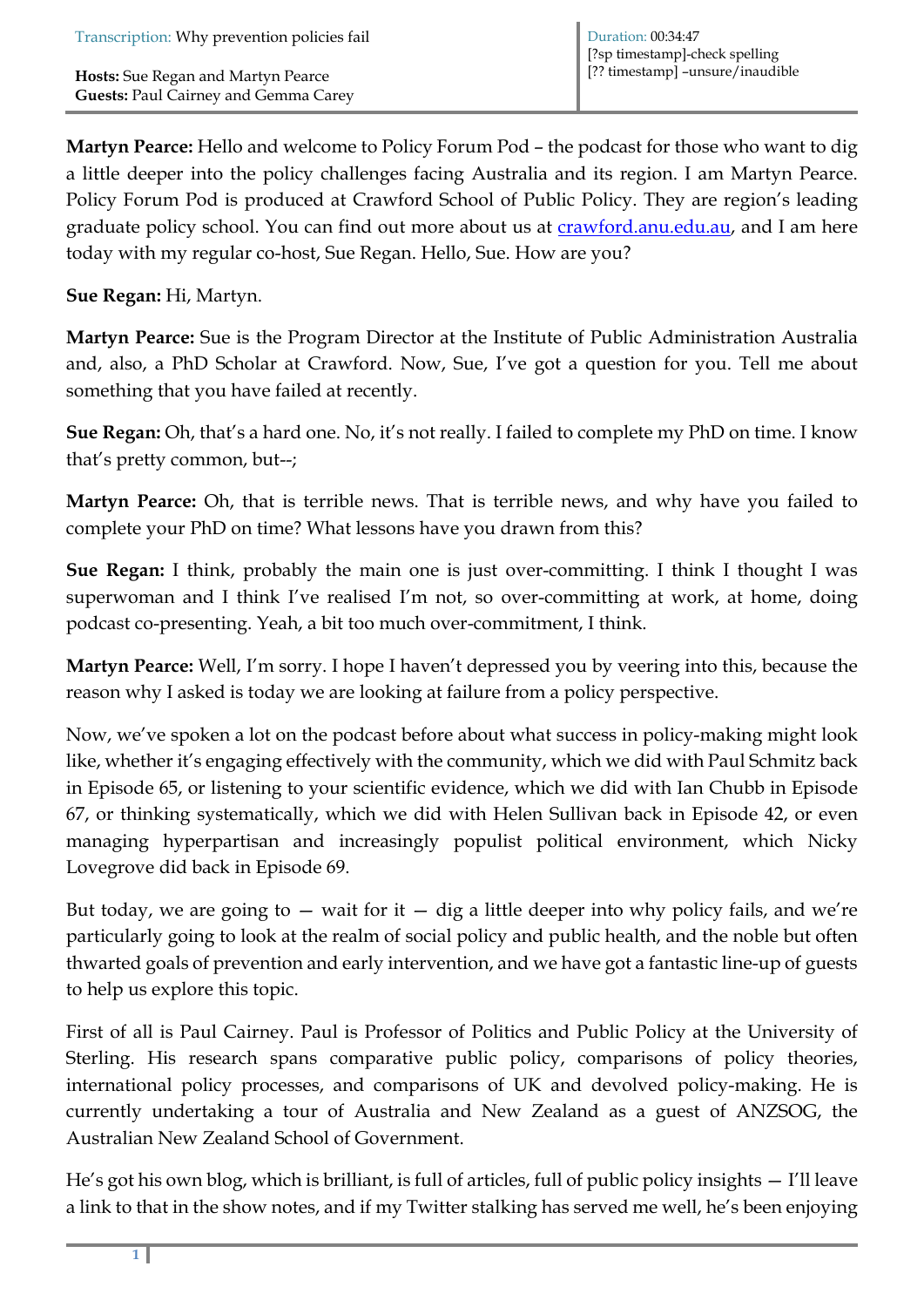life back here, in Canberra, and not getting lost around the Lake Burley Griffin. Hello, Paul, how are you?

**Paul Cairney:** Hello, thank you, very good.

**Martyn Pearce:** Thanks so much for joining the Podcast. Also, with us is Gemma Carey. Gemma is Associate Professor and Research Director of the Centre for Social Impact at UNSW and an NHMRC Fellow. She holds a PhD in Social Policy and Population Health from the University of Melbourne.

Gemma undertakes primary research in governance and policy implementation, and much of her research investigates the processes of joining up within government and between government and non-government organisations. She also runs a very highly-regarded regular symposium and a blog, called Power to Persuade, which helps to build relationships between policy makers, academics and the community sector — and, again, we'll leave a link to that in the show notes.

She recently got married, so welcome and congratulations, Gemma.

**Gemma Carey:** Thank you.

**Martyn Pearce:** Thanks so much for joining us.

We'll get into our discussion in a second, but before we do a quick reminder to our listeners that we are really keen to get your thoughts on what we are talking about today or on any of our podcasts. You can reach us on Facebook, where we are **asiapacificpolicysociety**. You can find us on Twitter, where we are  $APPSPolicyForm$ , or just shoot us through an email – we are [podcast@policyforum.net.](mailto:podcast@policyforum.net)

Stick around after the interview, because we are going to be going through some of your questions and comments that you've left for us or sent in to us via email, but for now let's dive into the issue at hand. Over to you, Sue.

**Sue Regan:** Paul, one of the things that we wanted to talk to you about is prevention policy. This idea that by intervening early in people's lives or intervening early in social and health problems and inequities we can make people's lives better, and you talk about that in one of your blogs. What do you mean by prevention policy?

**Paul Cairney:** Sue, it's not too different from health in our policy, I think, although I think the reason why people use prevention as a short hand because it's connected to an idiom that prevention is better than cure, and if you can intervene as early as possible in someone's life you can help reduce inequalities in a population or help reduce public service costs associated with intervening very early when there is crisis in their lives.

**Sue Regan:** And, Gemma, you work in a similar space in your work on social determinants of health. What's your understanding of this prevention policy idea?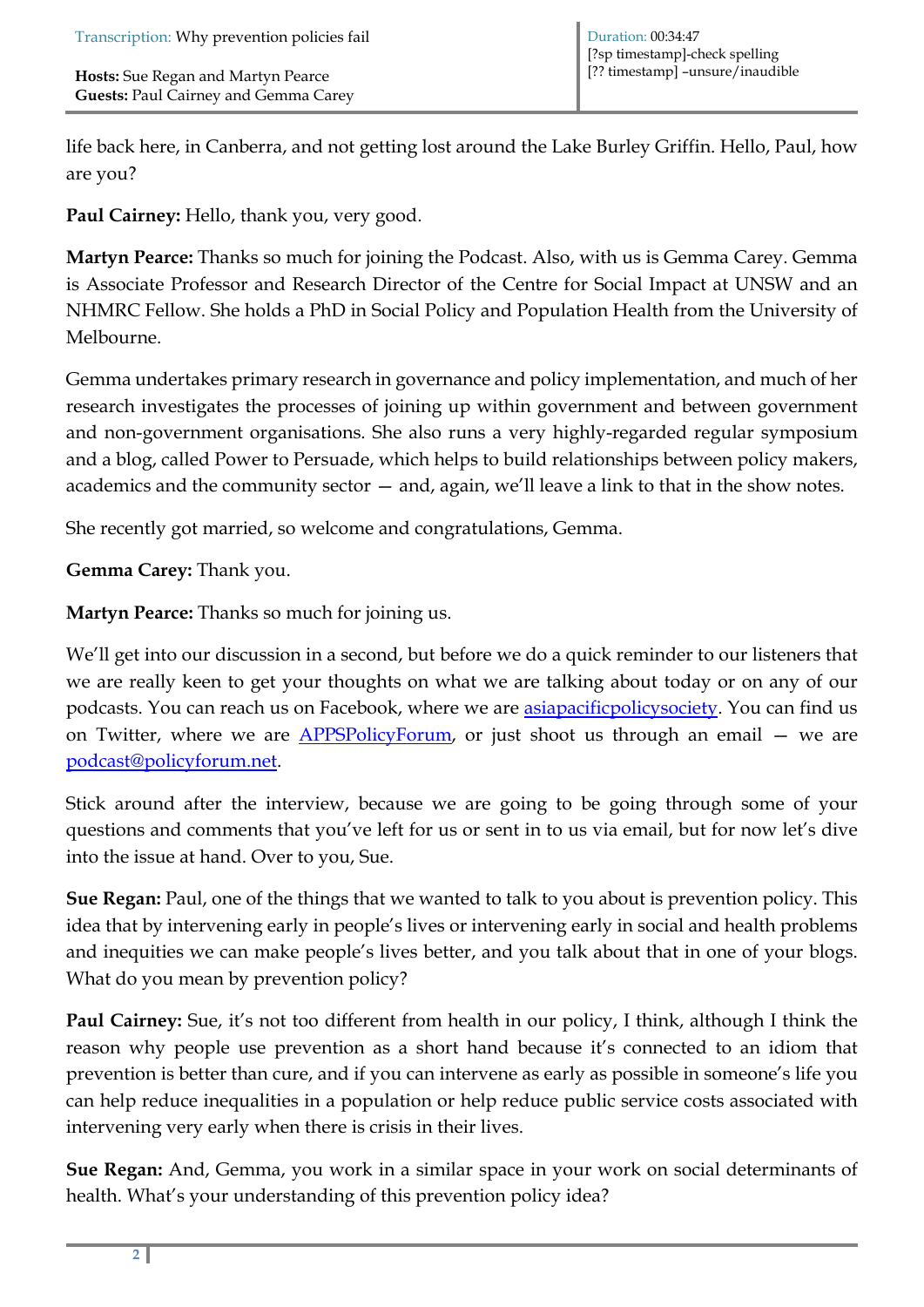**Gemma Carey:** I actually match up with Paul, so it is, yes, prevention is better than cure, often made on basis of economic arguments that it will save money if we do that and, yes, address social determinants of health.

**Sue Regan:** So, it sounds like a very intuitively easy idea that you try to prevent problems happening, that you intervene early, but I know, Paul, you've talked about how it's actually quite difficult for policy-makers to develop, and plan and, indeed, implement prevention policies? Why do you think that is?

**Paul Cairney:** Yes. I mean, I think it's probably one of the biggest gaps between expectations and outcomes, because they sound so good. I think if you are a policy maker for the first time and you hear you can intervene early in people's lives and turn their lives around, it sounds fantastic, doesn't it? I mean, if you describe it that way who wouldn't want to do it, but I think part of the reason it appears to fail is because people sign up to it without really knowing what it means, because it is just an idiom.

I mean, part of the reason you can get this cross-party support is because people are signing up for different reasons, so centre-left interested in reducing inequality, centre-right interested in reducing costs. I think part of the problem is sometimes it only does one of those things, which causes you to make really hard choices.

Sometimes, it doesn't do either, and I think, really, that kind of early intervention it's--; I would think of it more in terms of: if you are interested in costs, it might produce more value for money, but it won't produce--; I think what a Treasury often causes cashable savings, which is, "We've improved things so much, we can close a hospital, or close a prison or a fire service," or something like that. That's the kind of--; We can talk about it later, I guess, but that's one of the reasons why it wouldn't happen, because people like those services.

**Sue Regan:** Gemma, just returning to your work on social determinants of health, could you explain that for the audience what that is and how it relates to prevention?

**Gemma Carey:** Yes, so I always say it's everything that causes or prevents inequality, so it's social inequality. I mean, it's linked to prevention, as Paul said, but it does tend to be wrapped up very much in that phrase 'social determinants of health', which has been problematic as it's not a very sexy phrase to try and sell to the citizenry.

I think sometimes, also, there is that language thing where we're trying to translate something out of academia and people use a particular set of language or are quite wedded to a set of language that doesn't translate into a space in which you can gain policy support for it. So that, in my space, has been a real challenge.

**Martyn Pearce:** I know we are going to touch a little more on this little language that surrounds some of those but, Paul, I wanted to send back to you for a second. We've looked at the difficulties of defining and understanding prevention, but what other reasons are there for why prevention policy-making so often fails?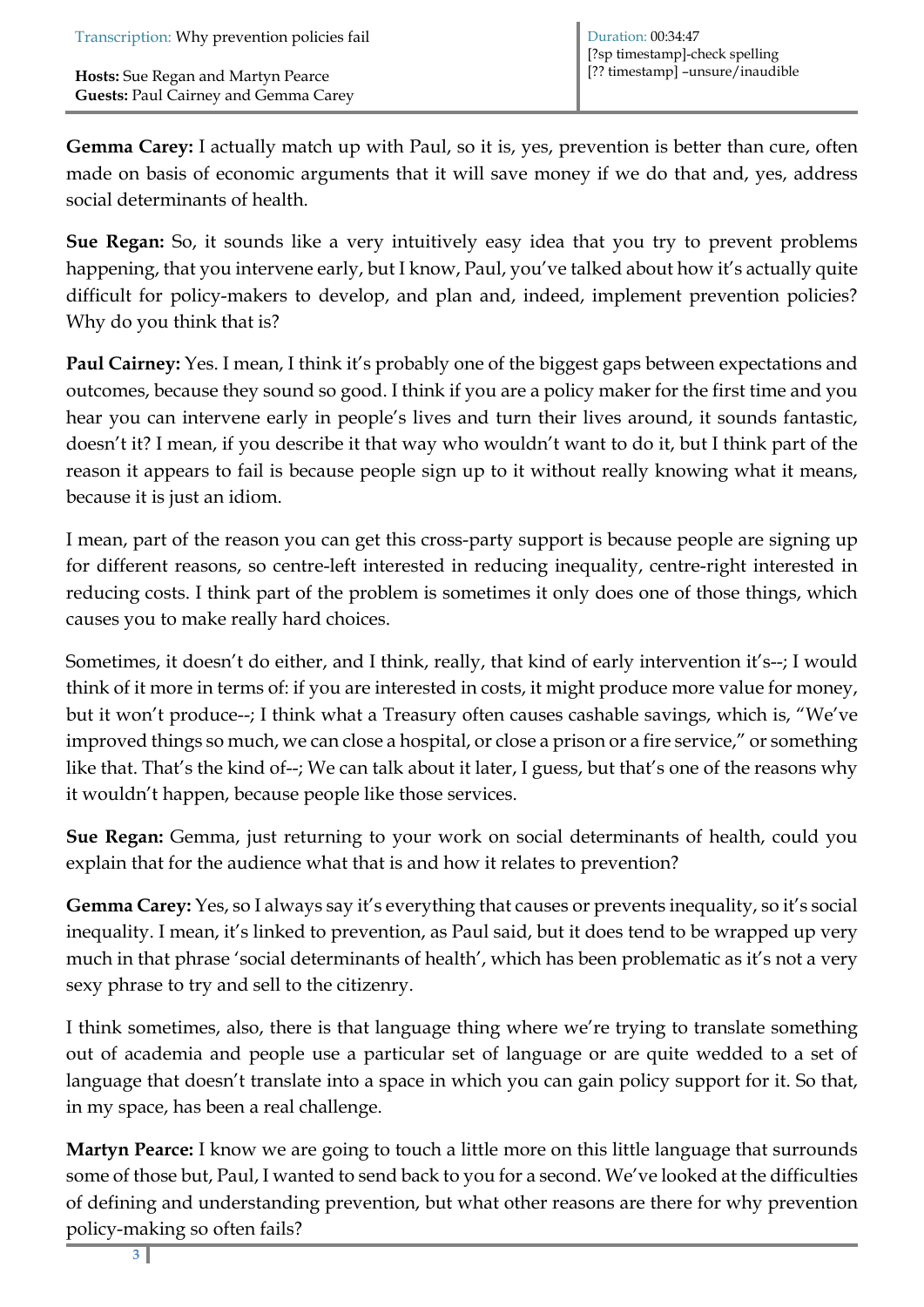**Paul Cairney:** I think there are lots of them. I mean, I don't want to give you--; There is an overwhelming amount, I guess, but I think that the simplest explanation link is that it's like in a cycle of enthusiasm and despair. Government all come in thinking that their predecessors failed because they had low political will or because they didn't know what they were doing — low competence.

They come in and then they think prevention is a good thing. Then, they're trying to define that, and they face a series of hard choices that they really don't want to deal with, and they sometimes think, "I cannot possibly do all these things in X number of years I've been in government," so they put a lot of these choice off. And then, the next government comes in and does the same thing.

There is a psychological element that, when you think something is easy and then you soon find that it could really ruin your electoral chances, you're about stuffed, and you move on. I mean, part of that's because it's also so hard to define in a useful way. I don't know if you would use  $$ what you call it  $-$  the telescope analogy.

I think when you make policy, you want to zoom in and turn it into really specific solutions that you can do and monitor and such like, but I think a lot of prevention in health-norm policy and that sort of thing you're essentially zooming out to the abstract and saying, "Okay, well health is caused by your environment or it's climate change," and to have to suddenly listen to someone describe these kinds of things and by the end of it it means everything.

To solve someone's life chances we've got to turn the planet around, and I think if you're a policy maker you don't want to commit yourself to that. You're not going to change everything. You want something that you can write specifically a manifesto and I think that's when it becomes quite overwhelming.

**Sue Regan:** Is prevention policy then just another buzzword, like 'wicked problems' or 'pathology of policy', or is it something deeper?

**Paul Cairney:** Hmm. Well, I think all of these things do get rebranded, so they're all connected somehow, and I think another phrase might be 'wellbeing policy'. People talk quite a lot about, well, let's come up with better words for these things, but they're not really facing the other challenge, which is how do you turn those words into something practical that you can win an election on or that you can produce some kind of long-term strategy that doesn't fail when another government comes in.

**Sue Regan:** Gemma, do you think this is another buzzword or is it something that resonates with you in your work?

**Gemma Carey:** I'm with Paul, and I think anyone who has been in public health space would see that we've been reinventing different terms for this for decades and decades.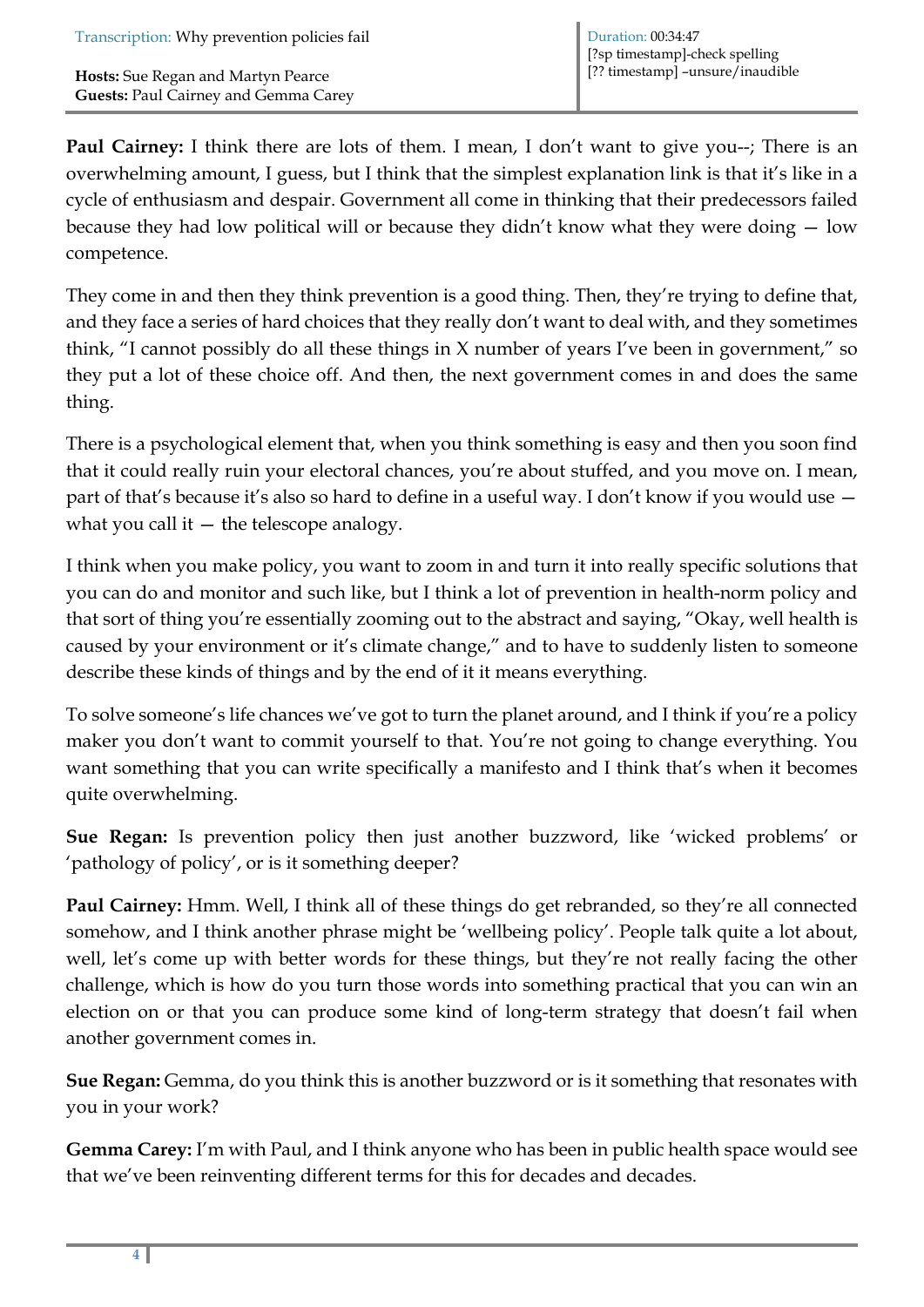**Martyn Pearce:** Gemma, you do a lot of work on joining up between government and nongovernment organisations when it comes to public health. What are some of the approached that policy makers can take to understand the sort of complex range of stakeholders on a given policy issue and most effectively work across sectors?

**Gemma Carey:** Can I flip that a little, seeing we're focusing on failure and, instead, talk about what we keep doing wrong in that space over and over again? So, quite predictably as an implementation research when we see a lot of failure happens during the implementation phase, but there seems--;

To unpack that a little bit more, one of the things that I think that we do a lot in that space is that we don't make it a safe space to fail, even though we know that implementation is incredibly challenging, and slippery, and it's something that both researchers and practitioners really grapple with as a concept.

And so, what I've seen a lot in various policies I've looked at is attempts to really lock down implementation during the design process and then get frustrated when it won't follow from that, but it's not in a safe space to fail, so there is no deviation from that, so I always say joining up is a dynamic process but we tend to match it up with static processes rather than dynamic processes and then we get surprised over and over again when it doesn't work.

**Martyn Pearce:** So, what's the solution to that? How should the things be better designed?

**Gemma Carey:** At the absolute risk of blurting out a bunch of buzzwords, it is adaptation and [laughs] being agile, but moving beyond those buzzwords, I think it is about a culture where you can fail, where you recognise that different instruments and tools work at different points in implementation, and it's okay to remove things and revise things.

We are very good at taking things apart for the wrong reasons, because a government changed and it's political, but we're very bad at taking them apart for the right reasons, which is they're not actually working. It's okay to admit that and to put something else in place instead.

At the moment, I do a lot of work on the National Disability Insurance Scheme and that is something where you see these issues cropping up again and again.

**Martyn Pearce:** Paul, you talk about the common goal of giving more responsibility for service design to local public bodies. Just how easy is that?

**Paul Cairney:** It's one of those  $-$  I'm trying to come up with the right analogy. I think a lot of these things are Herculean tasks. Does that translate? You know, they look quite simple but they're kind of impossible things, and I think that's one of them.

Now, I see a window here for you to humour me about my favourite topic here, Sue. It is really what governments want to  $do - to$  use what they think is the best evidence and produce a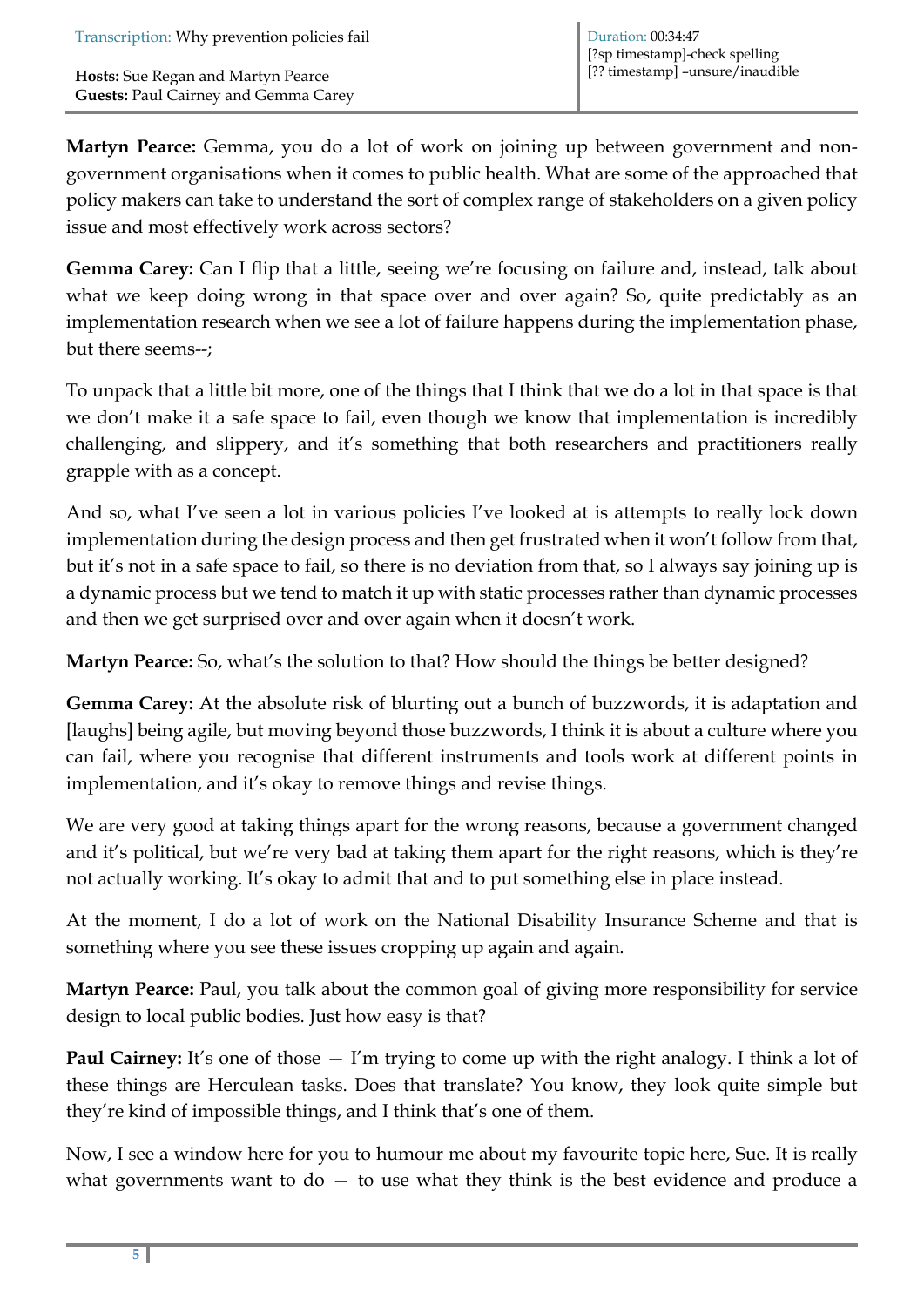governing system that they can work with. The only problem is people don't agree on what is good evidence or how you should govern.

Now, if you put those two things together, you can come up with lots of different models in which you can [combine? 0:14:06] evidence in policy-making, so one of them is, I think what you may associate with phrases like 'evidence-based policy-making', you take evidence from an international randomised-control trial, you import it in its entirety, and you stay--; you maintain fidelity too, like you're taking a medicine, and then you roll it out nationally with no local discretion, so that's one form.

The other one is you do the opposite thing. You have total respect for local [?? 0:14:30], you coproduce policies with service users, and local stakeholders, and such like, and then you share best practice, telling stories to each other but not expecting something that worked in one part of the country to work in another.

And so, both of those things sound easy enough, don't they, but they're completely contradictory. I think that's the difficulty. People want different things. They want centralised for national elections, they want a localised for pragmatic reasons — good reasons, they want to use RCT evidence, but they also want to use a more, a kind of wider sense of evidence, so you pull these things together.

I think you--; The only solution to these things is choice between two things you want, and you have to give up one of them. I think that it's difficult, isn't it, people don't want to--; They want to maintain--; You don't want to see our one centralisation not localisation or vice versa. You want to say, "Okay, I want all of the best of both worlds." I think that's when you just get into a bit of a mess.

**Sue Regan:** Paul, I wanted to pick up on something that Gemma said about the need to create safe spaces to fail. How do you think that would go down with voters?

**Paul Cairney:** Well, I wonder. I mean, it's the only reason that I would like to run for office just once, because I would call them and say, "Okay, given what I know, there is no way I can promise you anything. I'm just going to give it a go and [?? 0:15:58] let's see what happens."

But you just couldn't run an election like that, could you? At least in Westminster's type system, you have to project a sense of governing competence: I will manage the system and I will be in control of that, and that doesn't sit well with the idea *[of]* I'm going to experiment, engage in trial and error and if it doesn't work out, I'll change.

No, I think the only solution to that is a little bit of  $- I$  don't know what the word is  $-$  not quite manipulation, but you're relying on people not paying attention to what you're doing, so you can change the way you're doing things in areas that people just don't care about as much.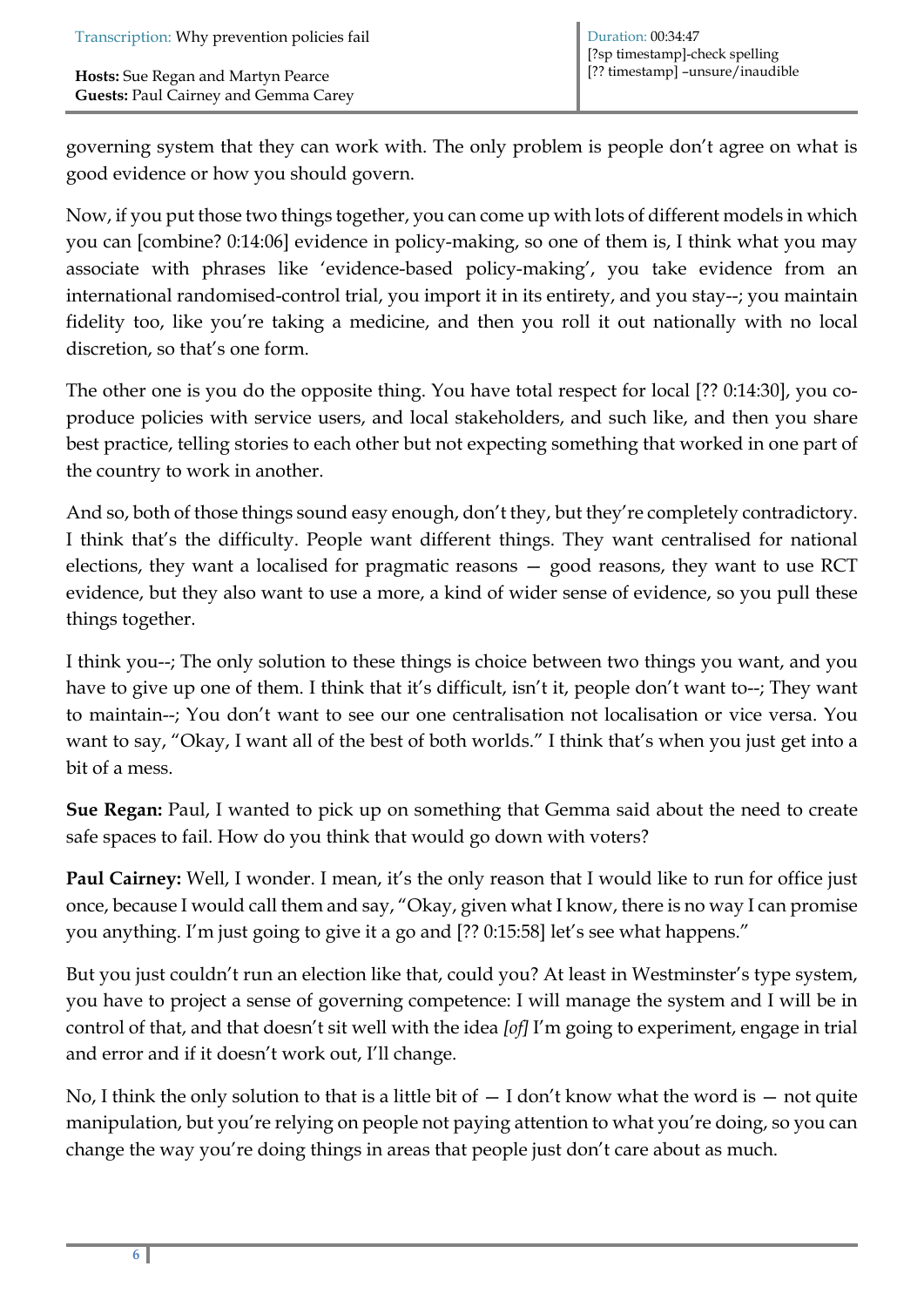I guess that would be you pick some high-profile issues in which you know you'll be assessed and then the rest of them, you've maybe got space, because people are not paying attention to them.

**Martyn Pearce:** So, your policy platform for when you run for office is going to be that you will promise nothing and that you will probably fail.

**Paul Cairney:** Yes, what was it? Under-promise and over-deliver, I suppose.

[laughter]

**Martyn Pearce:** I think there are plenty of politicians who could do with a little more to learn learn along those kinds of lines.

**Sue Regan:** Yes, one issue you've identified, again Paul, is that policy failure sometime is explained by a lack of political will, but you've argued that this is often not the case. Why is that?

**Paul Cairney:** Yes. It's one of my least favourite phrases, [lack of political will? 0:17:20], because it's such a cop-out — it's not an explanation for anything. I mean, it's [?? 0:17:27] [we are tying 0:17:28] over when you're used to assess people by their character, "You've got low inclination to do the right thing"— that sort of thing, and I think I first saw it in studies of tobacco control.

Essentially, scientists would say, "We know the evidence of the nature of the problem — the biggest cause of preventable, communicable diseases, and non-communicable diseases, and death in the world. We know what works to reduce smoking in a population, so if governments aren't doing that it's either because tobacco companies are too powerful, and politicians don't have the will to face them or they don't have the courage to face the public when things may be unpopular."

So, you don't need sophisticated analysis to come up that kind of explanation, and I think when you look into why these things don't work, they are much more to do with the ever-present factors and political systems than they are to do with individuals who don't have good, moral character, or something like that.

**Sue Regan:** Gemma, what's your take on this, particularly when you think about it across sectors, so not just the politicians but other people who are striving to make changes in implementing policy?

**Gemma Carey:** I agree that the lack of political will phrase puts so much emphasis on a very small, elite group of actors when there are so many people working in the policy space, that it does feel a bit like a cop-out and we've seen in Australia really impressive ways that people have come together to create political will, as well, so the [?? 0:19:05] Accounts campaign was a really good example of that.

**Sue Regan:** And how do you think we can escape what often seems to happen, which is this vicious cycle of an incoming government being very enthusiastic, over-committing potentially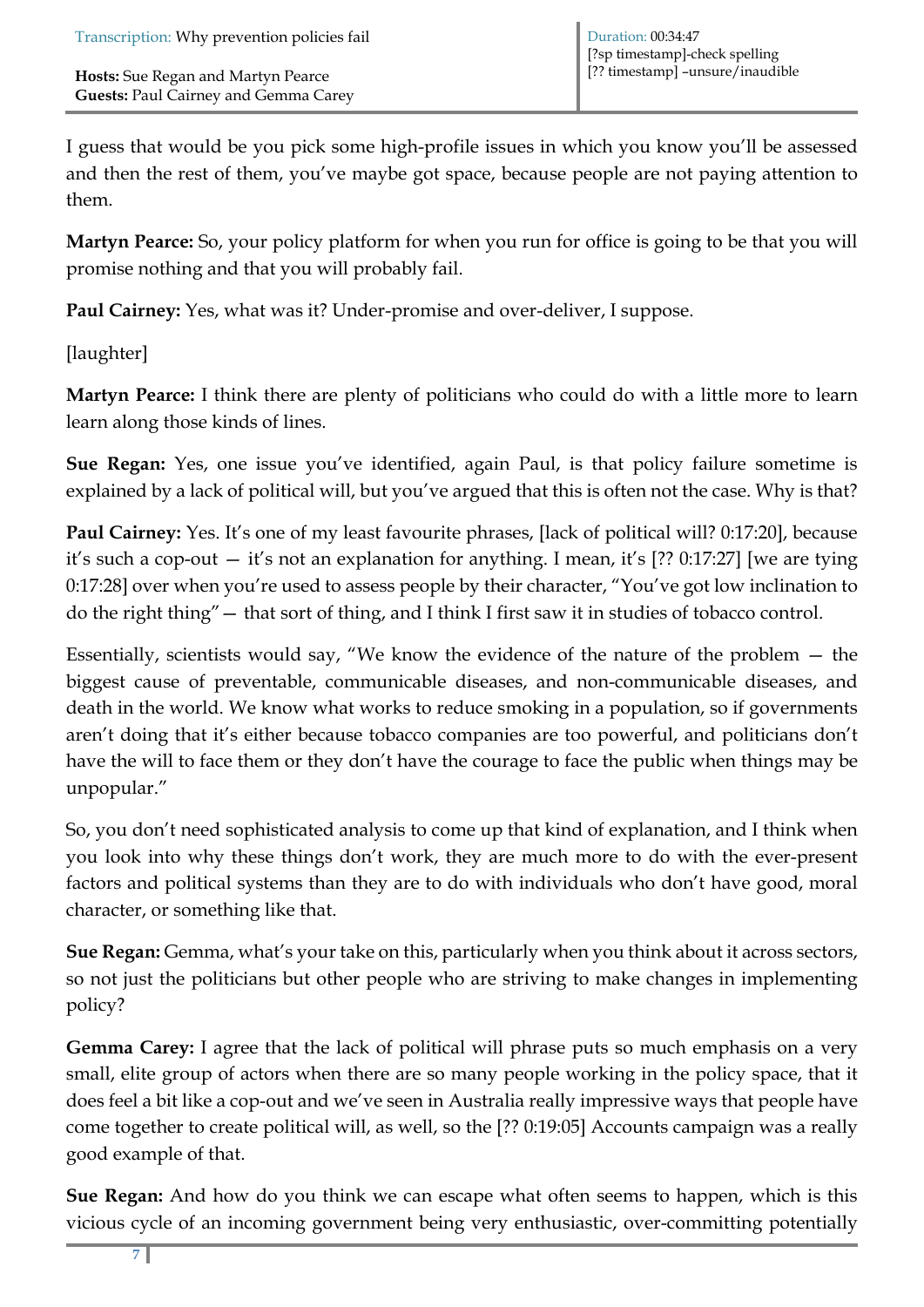and then becoming disenchanted when they realise that things are a bit harder than they thought in opposition. What can we do about that?

**Gemma Carey:** They should just run on Paul's platform.

[laughter]

**Paul Cairney:** I mean, I think part of the problem is--; There's this phrase, [?? 0:19:40], that I like to use, just because no one really knows what it means, but it's essentially these stories depend on the starting point. Now, I think part of the problem with the starting point we've gone for is that you'd ask questions like, "Why don't people listen to evidence of policy?" or "Why don't politicians follow through?" — that sort of thing, and I think really the question should be, "How can we as a country or society come together to cooperate?" — something like that.

And you say, "Okay, we will elect people to act on our behalf and we will do it at the central level because we have, for example, national identities with national governance, that sort of thing." And, as soon as you make that choice and you have elections and they sort of work — you know, whatever we think about politicians they do sort of work.

Then you think, "Well, that's success. It's a political success on a major scale that we shouldn't take for granted," and then I think everything else flows, everything else seems like a lack of success because people are focusing on their policy aims or their particular parts of the system without really releasing it to the success of a system as a whole.

There you are, it was super positive, wasn't it? Yes.

**Martyn Pearce:** While I've got you here, Paul, from the University of Sterling, I cannot resist asking you the question. You're talking about the quality of policy making and yet in the UK we've got Brexit playing out. What are your reflections on the quality of policy making and all of that?

**Paul Cairney:** [giggles] Well, thanks for that question. I think part of the issue--;

Okay, let me just one of many things. I think the UK government used to blame the European Union for lots of things that went wrong with the UK government, so there is nothing better to say to a population, "I know you don't like the sound of this thing like environmental regulations, but European Union is making us do," so that kind of thing is bad policy making, because they are not taking responsibility for their own actions. In fact, the UK government tended to get ahead of the European on most things, so we couldn't rely on that too much.

If you'd be more optimistic, which I'd like to be, is that you'd say, "Okay, here is an opportunity for the UK government to actually take responsibility for the things that it does, because it's clearly an elected government no longer part of our supernational body, so let's hope for a great accountability in the future."

**Sue Regan:** That's the most positive spin on Brexit, I think I've ever heard.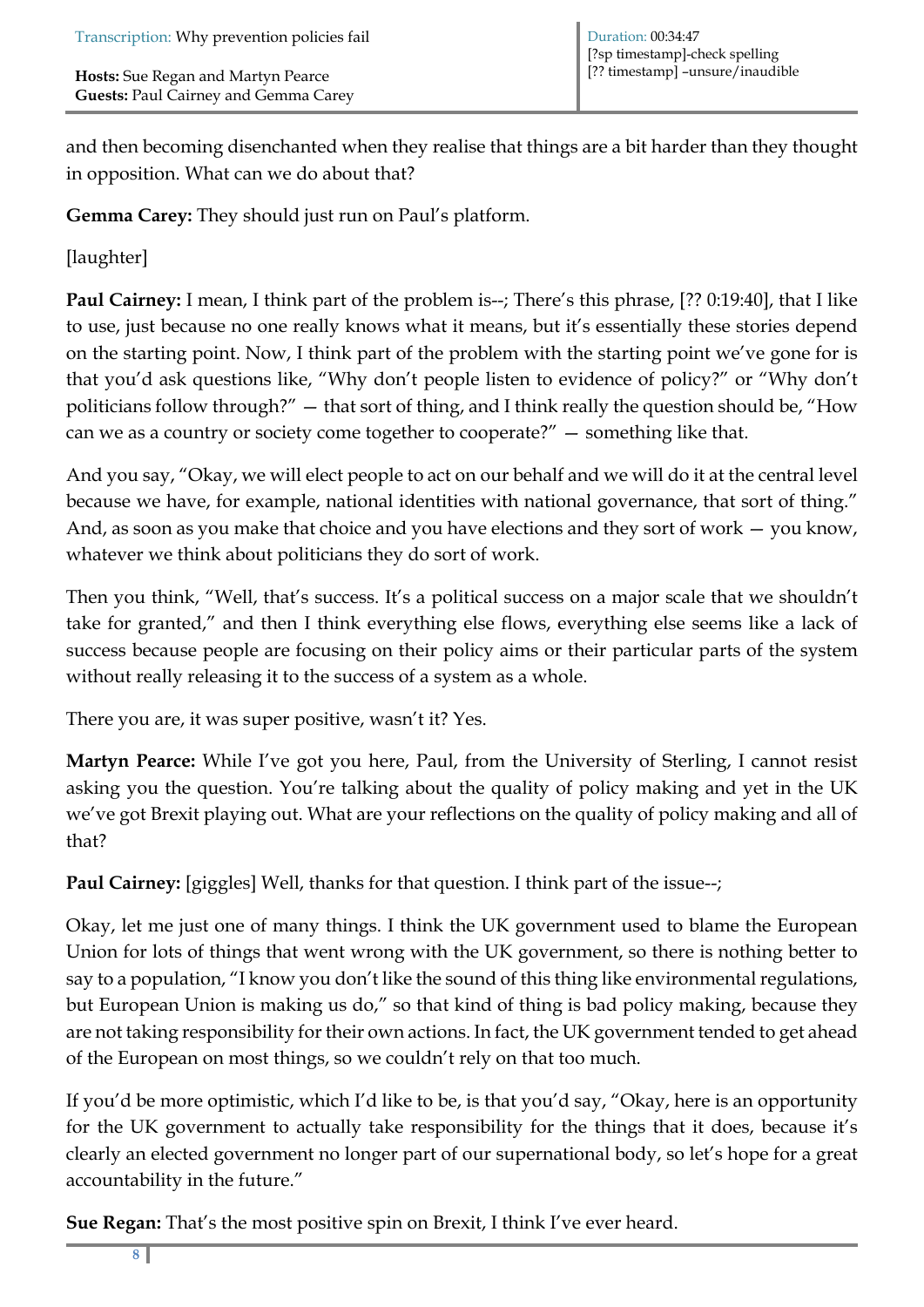### [laughter]

**Martyn Pearce:** So, despite the challenges that we've identified today, do you think — and this is a question to both of you, I guess, but maybe we will start with you, Paul — are governments actually getting better in any of this stuff? I mean, how optimistic are you that at all that we'll see better policy making tomorrow than we do today?

**Paul Cairney:** I do think so. I mean, I think if we take the long-term view, governments have achieved remarkable things. The things I tend to study, tobacco control, since the post-War period in the '50s tobacco was something that was glamorous, it was a great economic product, lots of people smoked, and it was great for the Exchequer.

Now, in countries like Australia and the UK there's been a total transformation in policy and it has a major effect on people's attitudes to smoking. If you take a 30-year view, things worked well and part of that is to do with they've got better ways of gathering and processing information, so I wouldn't be too despondent.

I think part of the reason people are less optimistic is *[that]* you think, "Well, we've got so many ways to produce more evidence now and policy-makers don't seem to pay attention to it," and I think that part of the problem is our ability to produce and share information has gone astronomically high, but our ability to process it is the same.

We have not developed superhuman cognitive capabilities, so I think that's what people are seeing. The more good evidence we produce the more you have to ignore to make any choices, so it's going to look a bit weird.

**Martyn Pearce:** What about you, Gemma? Where do you stand? Are you optimistic or pessimistic that we'll see better policy making tomorrow than we do today?

**Gemma Carey:** I'm an insufferable optimist. I think *[that]* in the Australian context what's tricky about staying an optimist, though, is that we do see so much chopping and changing and at the political level. However, the crucial thing out of what Paul said, for me, is time so when we take that longer view and we get out of this very, very quick policy cycle, media policy cycle that we're in at the moment, we do see big gains and we do see huge movements in policy.

It's just that I think there is very high expectations for transformative policy change and for it to happen very quickly and  $-$  as Paul will note in his books, and podcasts, and everything else  $$ that's the nature of most policy making. It's incremental. And so, when we look at it just in the shorter period of time it looks like a failure, but when you look at incremental change over a long period of time suddenly you can tell a better story about what's going on and see more clearly that we have had successes.

**Martyn Pearce:** But the rate of political change in Australia is accelerating rather than decelerating, so does that mean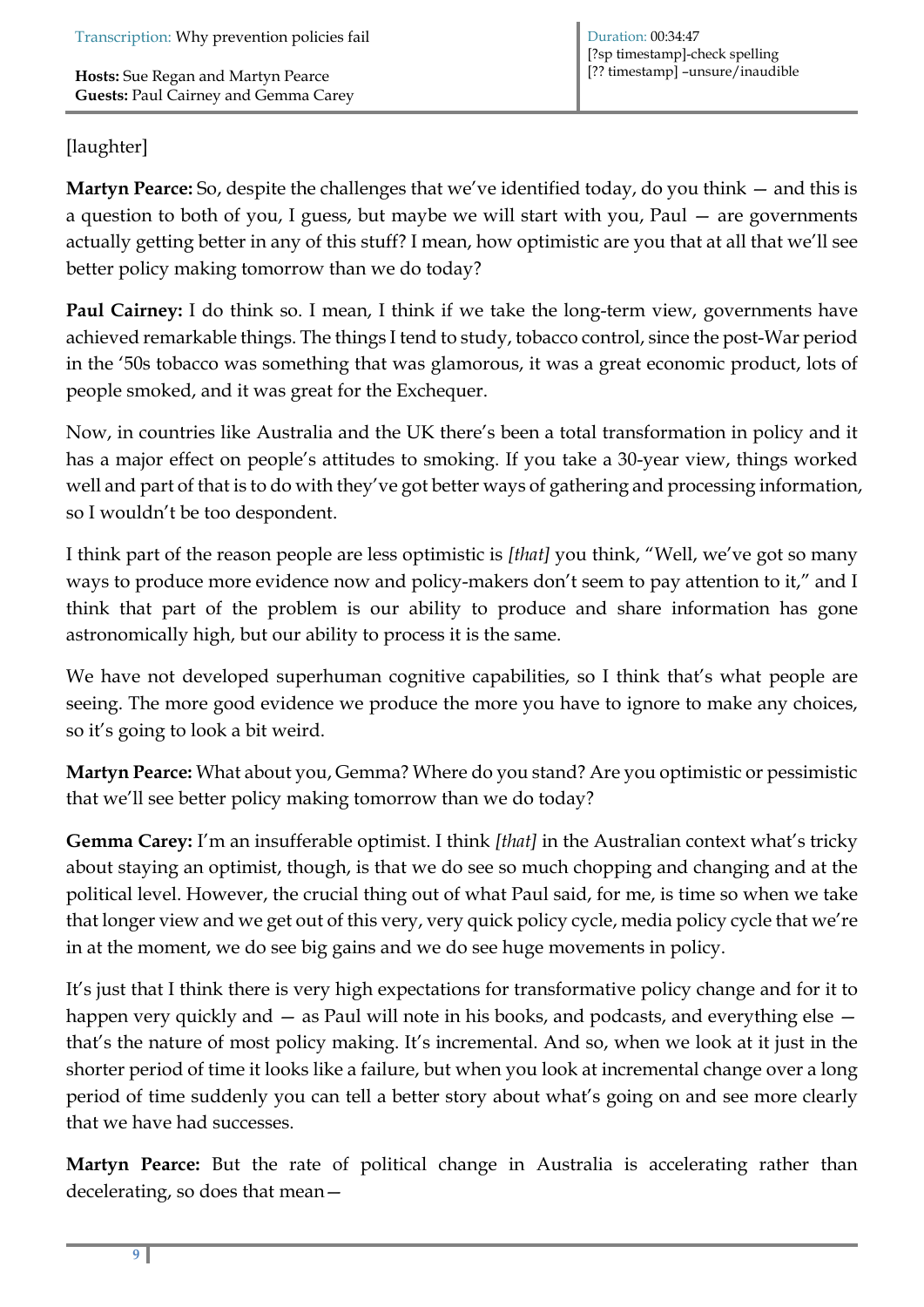**Gemma Carey:** Surely it can get faster.

#### [laughter]

**Martyn Pearce:** I'm sure there's capacity to still do so, so does that mean you're vaguely pessimistic about the ability to see better policy-making?

**Gemma Carey:** I'm not, because we've seen bipartisan support from major initiatives — and I'm going to say the [NDIS? 0:25:22], because that's what I spend all day every day thinking about at the moment. We had bipartisan support, but right now we have a government implementing a policy that it did not design, and we don't get that very often, so I think that's something to really hang on to.

**Sue Regan:** I think, on that bipartisan optimistic note, we should probably draw the conversation to a close. Thank you, that was a fascinating discussion. Firstly, thank you, Paul, for joining us.

**Paul Cairney:** My pleasure.

**Sue Regan:** Thanks to Gemma.

**Gemma Carey:** Thank you.

**Martyn Pearce:** Well, stay with us, listeners, because in part two, when we come back, we're going to be going over some of your questions and comments, and there are some real crackers in there. So, stay with us, we'll be right back.

[interval music 0:25:57-0:26:02]

**Martyn Pearce:** Welcome back, and thanks very much to our guests, Gemma Carey and Paul Cairney. I think it was a really fascinating discussion, with lots of really interesting points raised. Sue, what did you make of it all?

**Sue Regan:** Yes, it was fascinating. I thought we really started to get into what prevention might mean in policy making and the idea of intervening early to improve someone's outcomes in the longer term is extremely challenging but, obviously, intuitively very positive, and I think we were getting into some of the nitty-gritty of how challenging that is, both in terms of a policy and implementation front but also, as Paul was talking, about the politics of that, as well.

**Martyn Pearce:** Well, we're interested here what you thought of our discussion today, listeners, and you can get in contact with us on Twitter, where we are **APPSPolicyForum**. You can find us on Facebook, where we are [asiapacificpolicysociety,](https://www.facebook.com/asiapacificpolicysociety) or you can just shoot us through an email we are **podcast@policyforum.net**. We'd love to hear your comments and thoughts about the stuff that we do.

As regular listeners will know, at the end of each podcast each week we go over some of those comments that we've received on social media or that we've received through our website,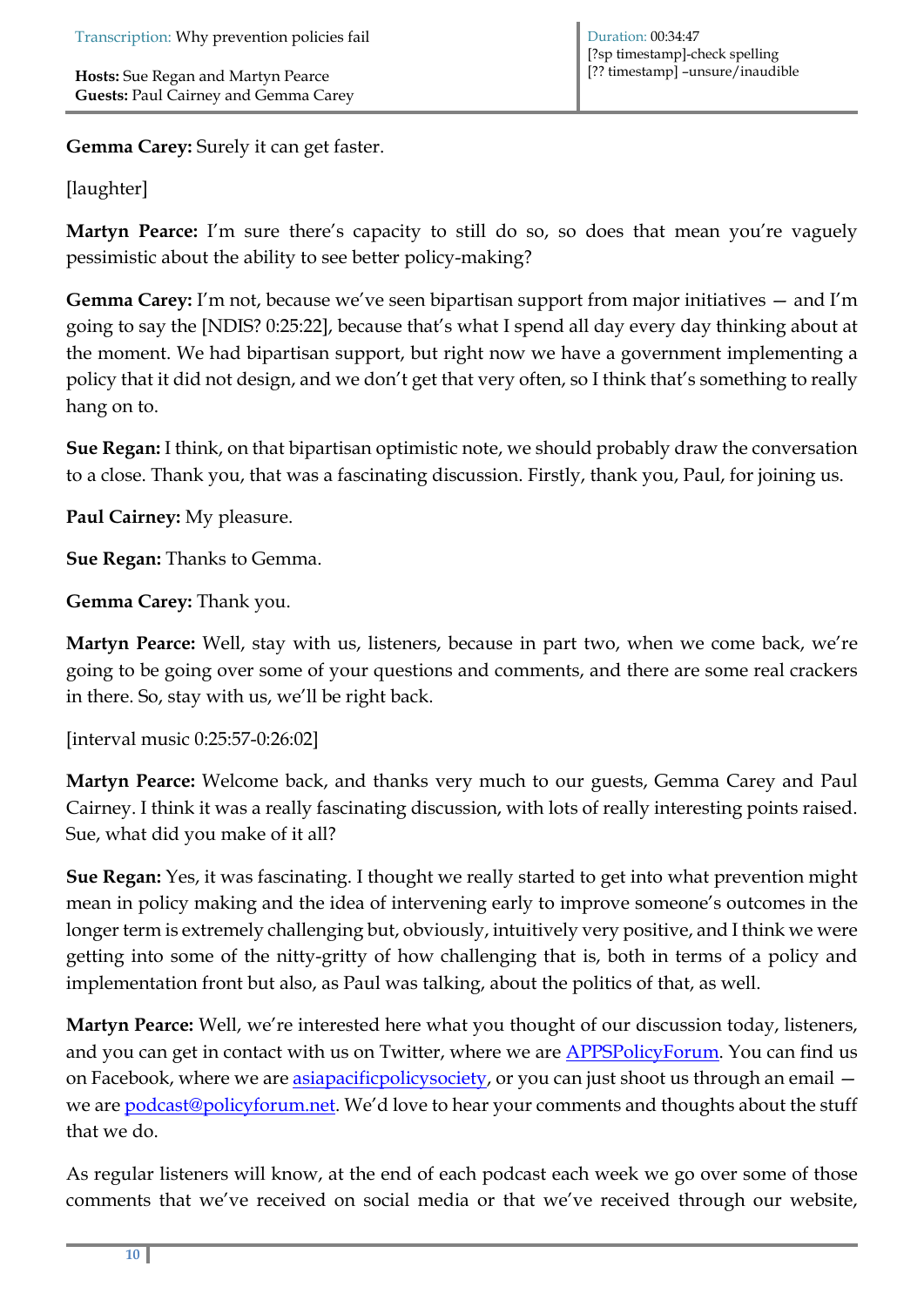[policyforum.net.](http://www.policyforum.net/) Check it out, there are some great articles up there at the moment, and I want to just pick a few interesting comments that have come up our way over the last week.

The first was on the podcast that we did with Caren Grown from the World Bank. In our podcast, we heard from two leading figures working on the frontline of measuring and addressing global poverty, Caren and Sharon Bessell, Professor at Crawford School and Co-Lead of the ANU Individual Deprivation Measure and, of course, a regular presenter on this podcast, and there were a couple of really good comments.

The first from Pat, on Facebook, who says, "I'm proud of my lecturer, Sharon Bessell," — I do wonder if that might have been uploaded by Sharon, to be honest, Sue.

The second was a comment from Naima [sp?] on Twitter, who said, "The End Poverty Pod with Caren Grown and Sharon Bessell was a great conversation. It's a pleasure to hear some exciting changes happening in the World Bank and the IDM development in ANU. It would be great to have a longer conversation on the social protection topic." What do you reckon about that? Should we do a podcast on social protection?

**Sue Regan:** Yes, I think it would be great to do a podcast on social protection. I think you could really build on what we heard in the podcast with Caren and Sharon. I mean, I think there is some really exciting developments in how we are measuring poverty at global level at the moment, and to dig deeper into that would be good. What do you think, Martyn?

**Martyn Pearce:** Yes, that sounds like a great idea. I also think it sounds like you're volunteering yourself to do that podcast.

**Sue Regan:** Yes, sure thing.

**Martyn Pearce:** Great. Okay, that's fantastic. Yes, we will certainly come back to that, and thanks so much for that suggestion, Naima [sp?]. We love hearing your ideas about podcasts that you would like us to do.

The second is another thing which involves Sharon, which was an article she wrote for PolicyForum-dot-net. It was called *"Measuring What Really Matters in Global Poverty"*, and she wrote it as the launch piece on the new section that she guest-editing on Policy Forum, which is called *Poverty in Focus*. Check it out.

There are some great articles on there already, but in this first piece, the launch piece, she writes about the individual deprivation measure, which we just talked about, and why the world has to measure things that really matter if it has any chance of eliminating poverty. We got a comment from Gilda [sp?] on Facebook.

It's pretty long, so I'm not going to read the whole thing, but Gilda writes, "In our case, the Philippines, it might take some time to get out of the cash rate of Third World country. We are getting there, having all of this infrastructure and clean-up initiatives going on. This will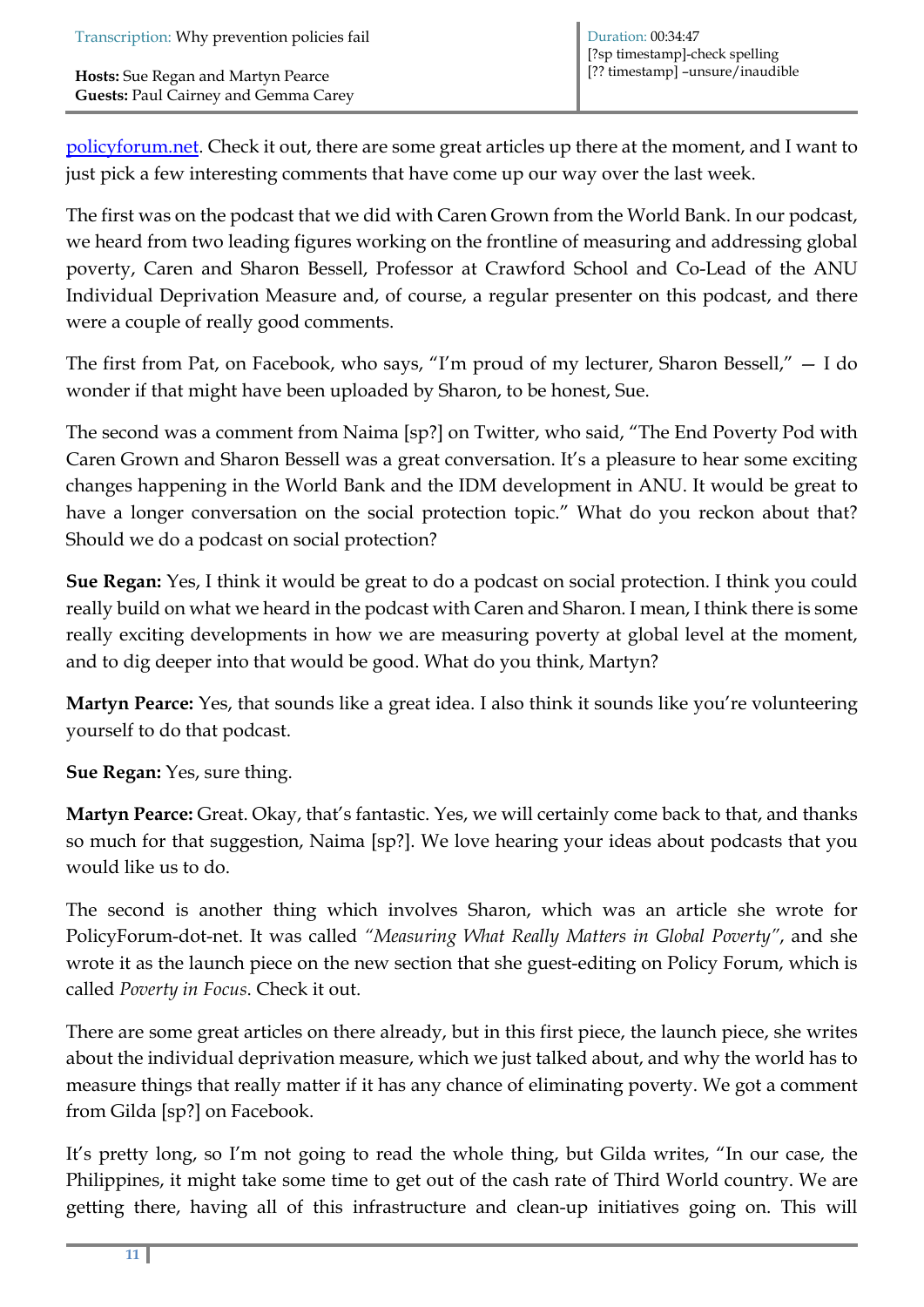encourage more tourism and we, Filipinos, still have high recognition when it comes to social education and attitudes. America still loves to invest and open businesses in the Philippines. We can speak English, are educated, hard workers are loyal and highly respected by Americans even if President Duterte is not, but because of our geography and weather, with the epicentre of all storms, we will be rebuilding non-stop, just to maintain our daily lives." What do you think about that, Sue?

**Sue Regan:** Well, I think Gilda's last comment was very insightful. There's often a link between natural disasters and poverty in countries that are investing hard in trying to improve the poverty levels in the country, then it can be hit with a national disaster and it's very easy for that country to go backwards. That can be the case, and has been the case, in the Philippines. But, yes, as Gilda says, there is a lot going for the Philippines, too, and I think we wish them well in terms of building the country.

**Martyn Pearce:** Now, the next article I want to take a look at is one which was written by Rod Broadhurst. It takes a very different type of issue, which is the issue of 3D-printed guns. It's called *"Downloading Firearms"*. In it, Rod takes a look at how Australia can protect ourselves from this kind of future of 3D-printed guns.

There was a comment from Nathan, and Nathan writes, "I just don't see any way to prevent guns reaching the hands of the masses in the long term. Sooner or later everyone will have their own 3D-printer and blockchain technology will make it impossible to stop people downloading firearm blueprints. Will there be any way to stop people short of becoming a surveillance state like China?" What do you think about that?

**Sue Regan:** Well, I've got mixed feelings on this. I mean, in some ways 3D-printed guns is just another way of people being able to get hold of guns and there is already lots of different ways that you can get hold of a gun, but I do think it's the case that the governance and regulation of new and developing technologies is lagging behind, and we need to really be focusing on the potential of these technologies and the implications for what's possible. So, yes, I think he makes a good point.

**Martyn Pearce:** I mean, the rapid development of technology in this space, it's an absolute nightmare for legislators and policy-makers to keep hold of, particularly when you're talking about crossing borders and states within states having different legal systems. How on earth do we deal with that in the future?

**Sue Regan:** Yes, I mean I think it is, in some ways, impossible to keep up, but I know there were certainly huge efforts at international and global level to cooperate across borders. There's potential but, you're right, it's a new world we're in and it is extremely difficult to keep ahead of that.

**Martyn Pearce:** I wouldn't imagine for a second that would have ever downloaded a weapon, Sue, but what is the worst thing that you have ever downloaded on the Internet?